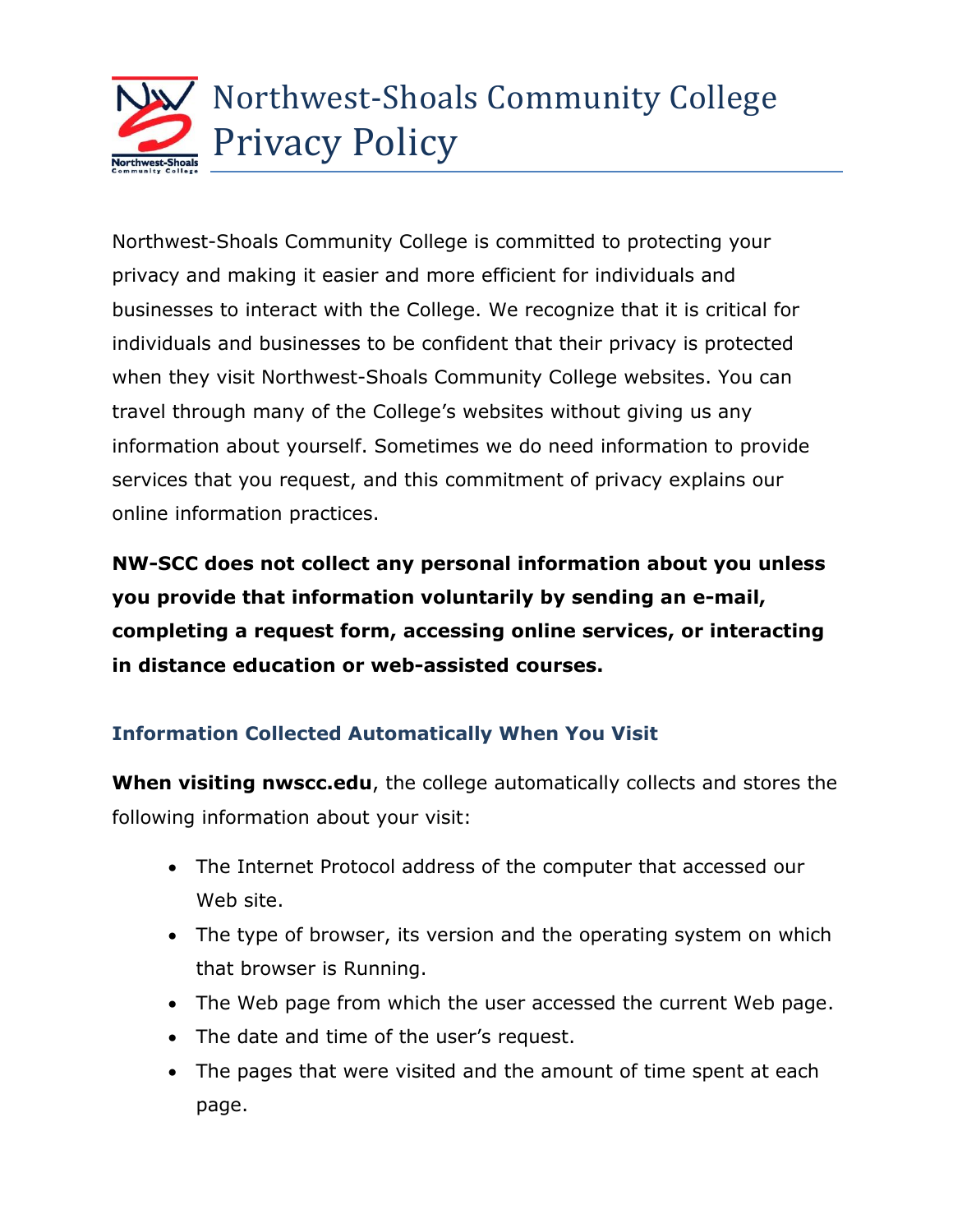None of the above mentioned information is deemed to constitute personal information by the Internet Privacy and Security Act. The information that is collected automatically is used to improve nwscc.edu's content and to help the College understand how users are interacting with its web sites. This information is collected for statistical analysis and to determine what information is of most and least interest to our users.

**When visiting and interacting with nwsccmoodle.com** as an instructor, student, or guest, all information about your visit is recorded and may be accessed via logs by an administrator or course instructor. Some information collected includes the following:

- The Internet Protocol address of the computer that accessed nwsccmoodle.com.
- The date and time of the user's visit to the site.
- The pages that were visited and the amount of time spent at each page or on each activity such as discussion forums, quizzes, exams, and assignments.
- All communication with instructors, administrators, and students.

The collected information is used in the normal activities of teaching and learning in a distance education or web-assisted course format. Students should be aware that any information posted using course tools such as discussions, blogs, wikis, or videos, will become available to the instructor and may be seen by fellow students. Caution should be exercised when considering posting any personal or confidential information.

When providing feedback to students, instructors will not share specific student feedback or grades on assignments or exams using a tool or method that may be accessed by other students. However, instructors may provide general feedback using online tools such as discussion forums accessible to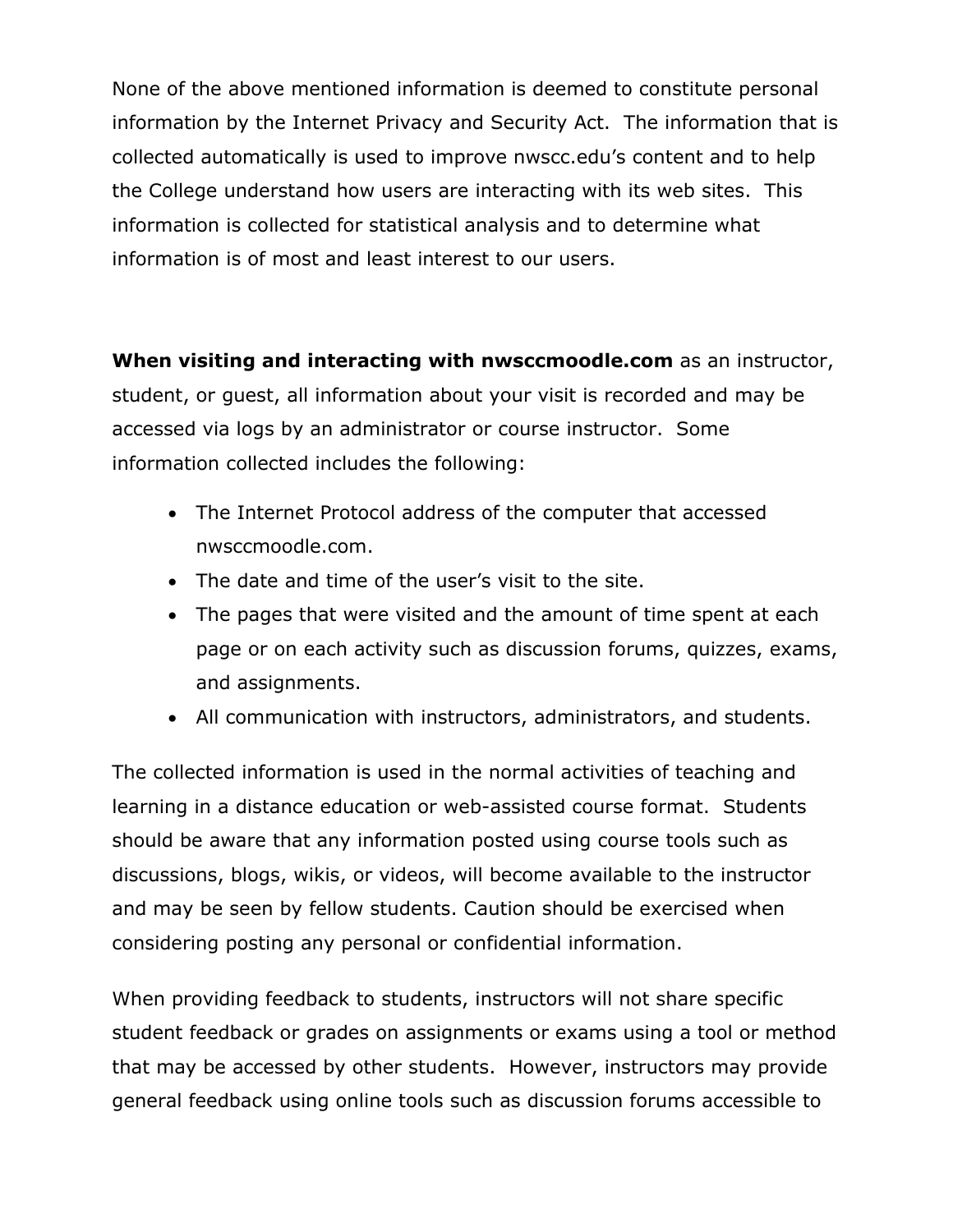the entire class. Instructors may request student permission to share portions of work anonymously with other students as an example.

Course evaluations and surveys that students are asked to complete via Moodle link or links on the NW-SCC Website homepage are completely anonymous and accessed via a secure (encrypted) link. Results from these evaluations and surveys are compiled each semester and provided to course instructors without any identifying student information.

Instructors may also provide additional information regarding student privacy and feedback in the course syllabus.

The information collected on NW-SCC websites is not collected for commercial marketing purposes and the college is not authorized to sell or otherwise disclose the information collected for commercial marketing purposes.

# **E-mailing the College**

Your e-mail and the contents of your message will be collected. The information collected is not limited to text characters and may include audio, video, and graphic information included in the message. Your e-mail address and the information within the message will be used to respond to you. Your e-mail address is not collected for commercial purposes and the College is not authorized to sell or otherwise disclose your e-mail address for commercial purposes.

### **Disclosure of Information Collected Through NW-SCC Websites**

The collection and disclosure of information through nwscc.edu, nwsccmoodle.com is subject to the provisions of the Internet Security and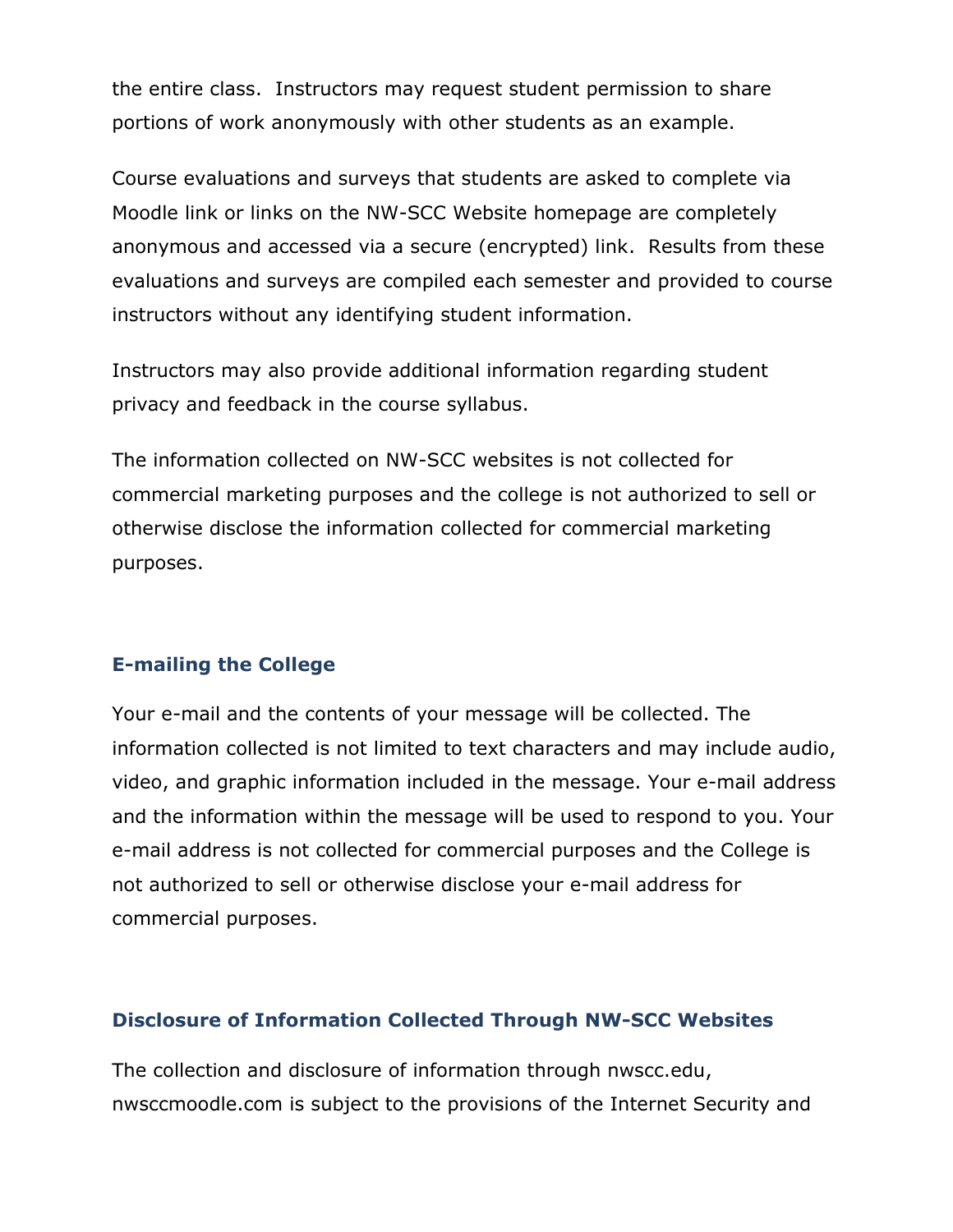Privacy Act. NW-SCC will only collect personal information if the user has consented to the collection or disclosure of such personal information.

NW-SCC may collect or disclose personal information without consent if the collection or disclosure is:

(1) made pursuant to a court order or by law:

(2) for the purpose of validating the identity of the user; or

(3) information to be used solely for statistical purposes that is in a form that cannot be used to identify any particular person.

Further, the disclosure of information, including personal information, collected through NW-SCC websites is subject to the provisions of the Freedom of Information Law and the Personal Privacy Protection Law.

NW-SCC may disclose personal information to federal or state law enforcement authorities to enforce its rights against unauthorized or attempted unauthorized access to NW-SCC's information technology assets.

Information that is collected on NW-SCC websites is submitted from the user and will not be used for any other purpose than what it was intended for (i.e. on- line application, request for information, participation in distance education coursework, etc.), except for the exceptions stated above.

In regard to the disclosure of information you provide as a Learning Management System (i.e., Moodle) user, the information is used in the process of teaching and learning and to improve the content of our website, courses, and services. It is not shared with or sold to other organizations for commercial purposes, except to provide products or services requested, when we have your permission, or under the following circumstances: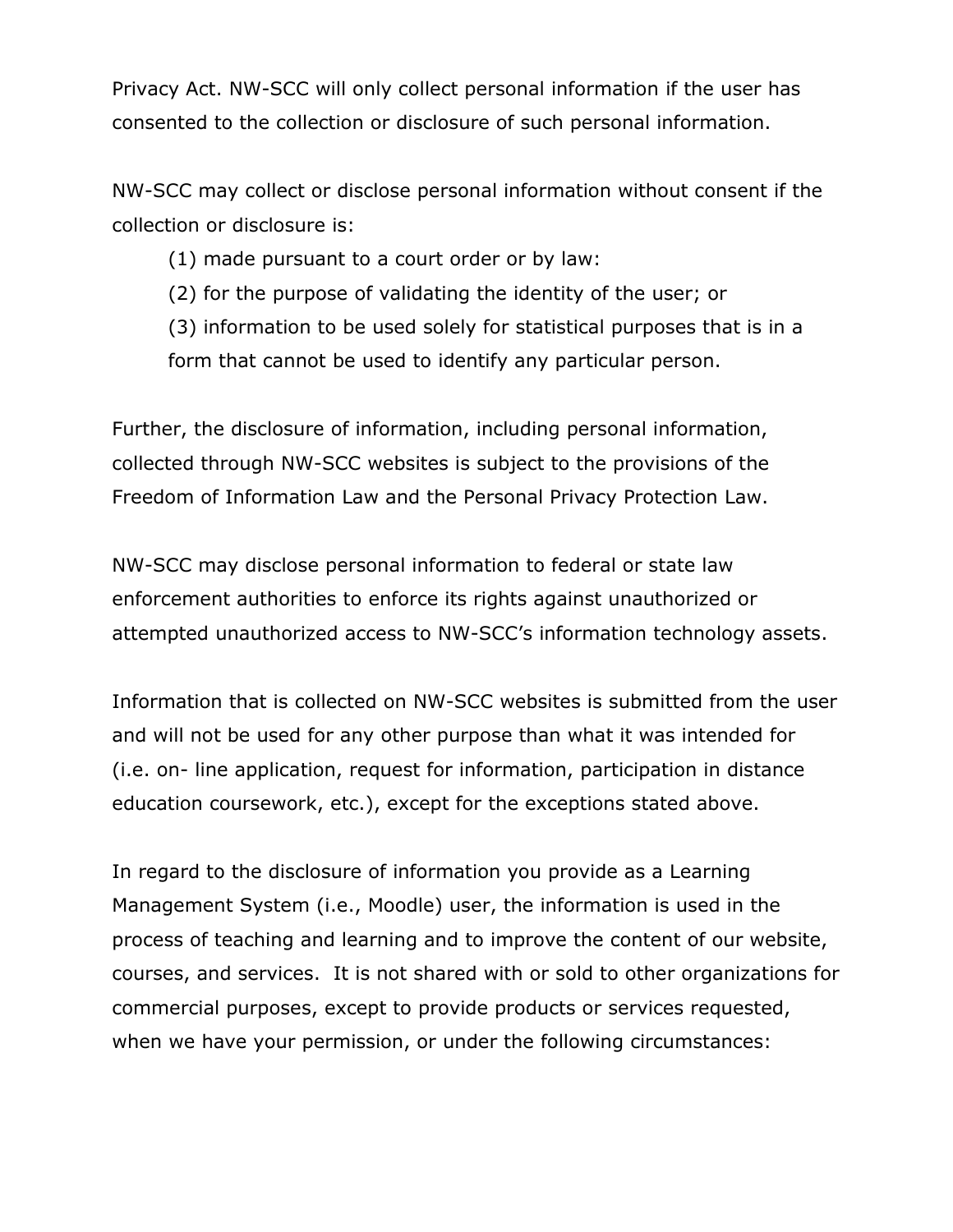It is necessary to share information in order to investigate, prevent, or take action regarding illegal activities, suspected fraud, situations involving potential threats to the physical safety of any person, or as otherwise required by law.

The information collected on NW-SCC websites is not collected for commercial marketing purposes and the college is not authorized to sell or otherwise disclose the information collected for commercial marketing purposes.

NW-SCC encourages you to review the privacy statements of websites you choose to link to from NW-SCC websites so that you can understand how those sites collect, use and share your information. NW-SCC is not responsible for the privacy statements or other content on websites outside of NW-SCC websites.

### **USE OF COOKIES**

Your browser must be set to accept cookies to use the Northwest-Shoals Community College Student Online Services and the Learning Management System (i.e., Moodle). We use cookies for session management. Temporary cookies serve to identify the user during each individual visit to the site ("session"). These cookies are temporarily stored in the user's browser throughout the course of each individual session. This identifier is needed to create a unique server object that represents that specific user session. The ID stored in this cookie is sent to the server each time the browser requests a page so that it can recognize the browser and retrieve the requested information from the website's database. We wish to make it clear that no other use is or can be made of the information contained in these cookies and they disappear when you close your browser.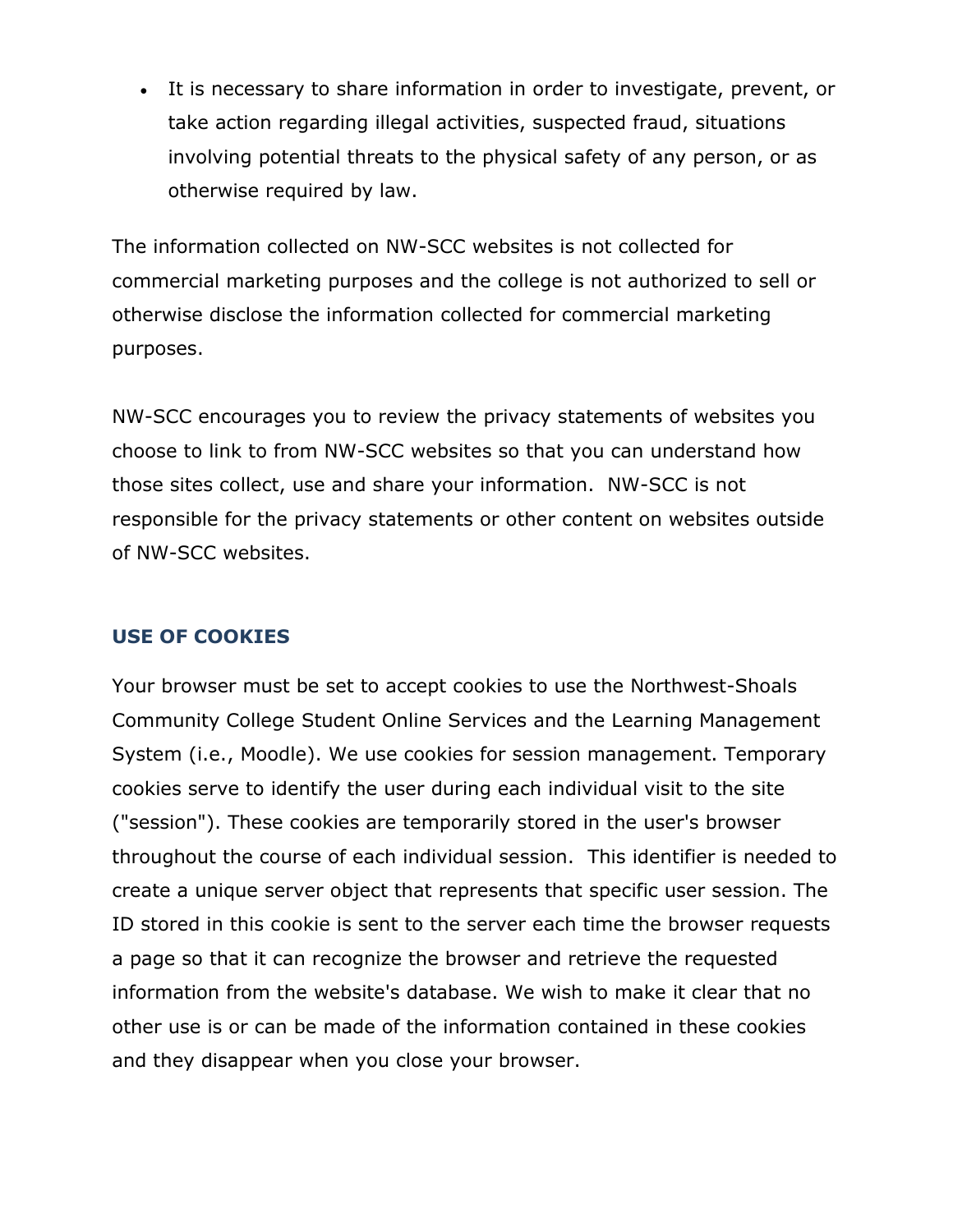### **SECURITY**

NW-SCC is concerned about the security of your transactions. Online Services and the College's Learning Management System (i.e., Moodle) require a browser capable of 128-bit encryption. By requiring 128-bit encryption, we are assuring the highest level of commercially available security for your transactions.

All information and course materials in the Learning Management System (i.e., Moodle) may only be accessed with a valid NW-SCC login. Students are provided with login information via the college website and/or semester schedule. Faculty and other guest login accounts will be assigned by the Distance Education Office. Students and faculty are responsible for keeping login information secret and confidential and for notifying NW-SCC if they believe that login information has been stolen or might otherwise by misused.

# **Family Educational Rights and Privacy Act (FERPA)**

FERPA provides for the protection of student educational records. These records are considered confidential and may not be released without the written consent of the student. However, some information is considered public, and this information may be released without the student's written permission. Some examples of public information include the student's name, address, telephone number, date of birth, major field of study, dates of attendance, and degrees and awards received by the student. However, the student may opt to consider this public information confidential as well by providing a written, signed request to the NW-SCC Admissions Office.